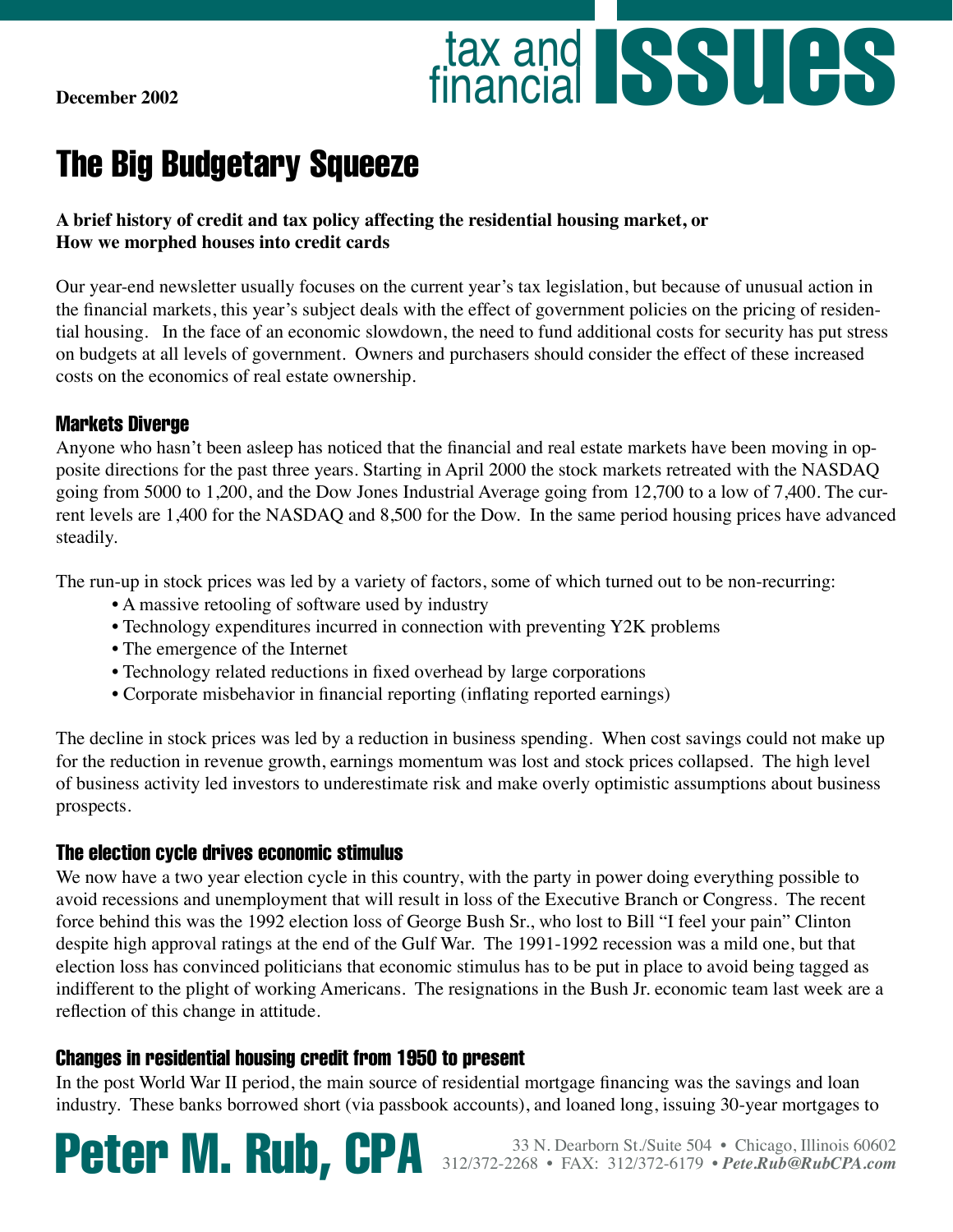home buyers. During this period, government management of the business cycle was to apply reverse stimulus by limiting the supply of credit. If the economy appeared to be overheating, interest rates could be raised. This limited the supply of funds to the S&L industry, and temporarily choked off mortgage financing, reducing activity in the housing industry. The underlying philosophy was to keep the economy on an even keel, and apply restraint where appropriate.

This practice ended in 1979 when ceilings on interest rates were repealed during the post Vietnam War inflation cycle. Thirty year mortgages that had been issued in the 1960's and 1970's were now under water. The short term cost of funds to the banks was higher than the yield on their mortgages. This set the table for the failure of the entire industry in the 1980's.

The structural replacement for the S&L industry was the creation of the market in mortgage backed securities, led by quasi governmental agencies Fannie Mae and Freddie Mac. Banks would originate the loans, and the mortgages would immediately be pooled and sold to investors. The banks eliminated their interest rate risk and became mortgage brokers rather than financial intermediaries. It also ensured that mortgage money would flow to homeowners regardless of the nominal level of interest rates. This marked the end of government policy in applying restraint focused strictly on the housing activity to smooth the business cycle.

The most recent changes to housing credit were in legislation designed to widen the availability to credit. The best example of this is the Community Reinvestment Act (CRA). This legislation restricted the ability of banks in having credit policies that might be considered discriminatory. A more cynical view of this legislation is that it was designed to socialize the cost of making credit available to marginal borrowers. The point where sound lending policies stop and where discrimination starts is very murky.

Profitable lending centers on estimating default levels, and charging appropriate interest rates to compensate for these losses. Recent litigation in lending has focused on the rates charged in the sub prime market. Both Citibank and Household International have settled suits challenging the charging of excessive interest rates to these borrowers.

#### The Great Real Estate Tax Shelter Episode

In the early 1980's when mortgage rates were over 10%, the real estate industry was in dire straits. The government responded in 1982 by lowering the depreciation period for real estate to 15 years. Top-end individual tax rates were over 50% at that time, and the intent was that tax subsidies would overcome the effect of high interest rates, and promote a recovery in construction.

Individual real estate projects looked attractive, but developers and investors didn't factor in the effect that a huge increase in the supply of commercial properties would have on pricing. Rents crashed, leading to a wave of bankruptcies. The final nails in the coffin that closed this episode were the enactment of the passive loss rules in 1986, and a lengthening of depreciation periods to 27.5 years for residential property, and 39 years for commercial property.

Resale prices suffered because buyers didn't have comparable tax subsidies, the supply of capital was reduced because leveraged tax shelter investing had been restricted by the passive loss rules, and the economics of property ownership wasn't good because of oversupply. The boom period lasted for about 5 years, but the hangover from overbuilding lasted through the mid 1990's. The lesson learned from this episode is that not all tax subsidies are permanent.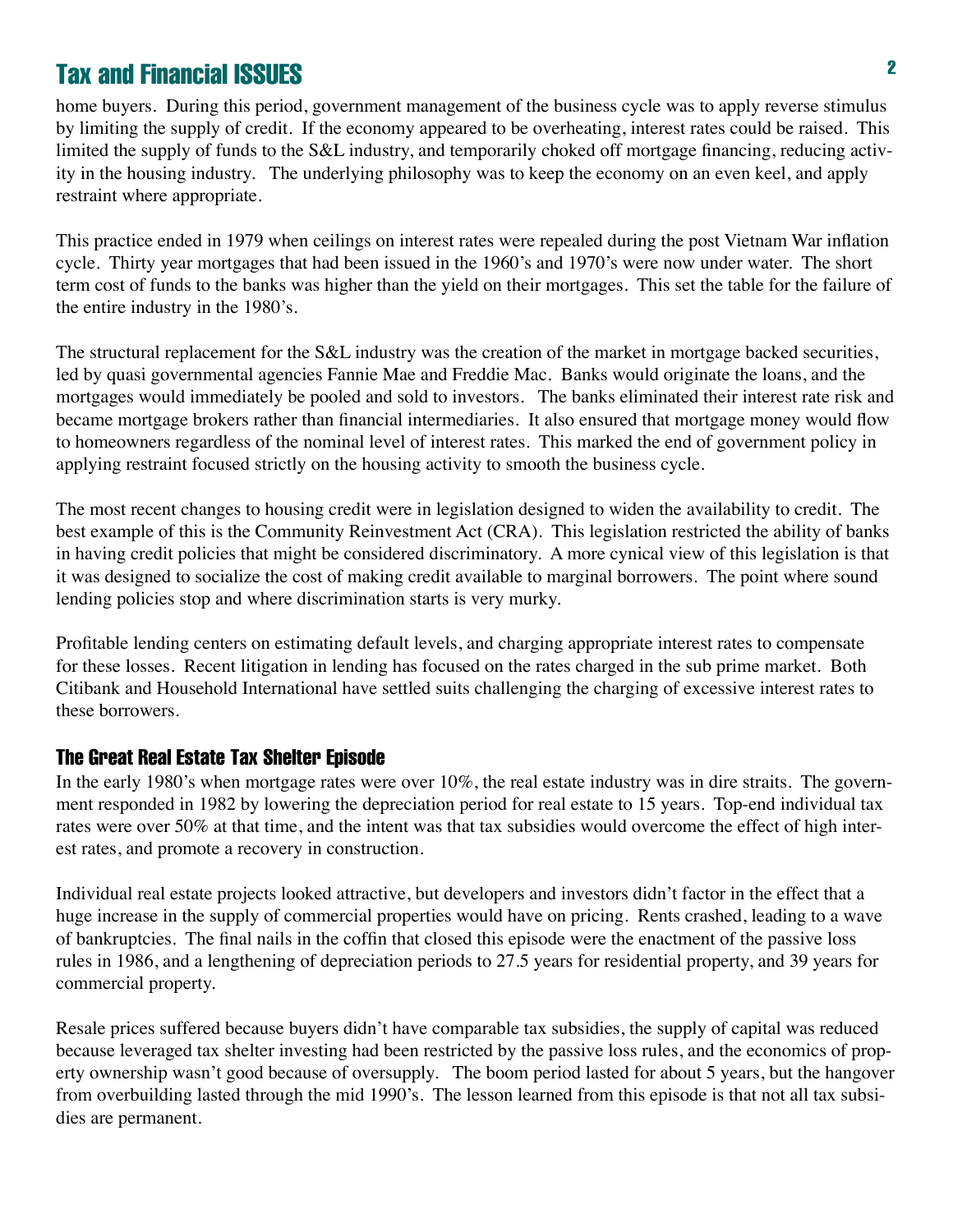#### Residential housing stimulus via tax policy

Housing subsidies via deductions for mortgage interest and real estate taxes have always been around. Recent changes in tax policy have focused on making gains on sale of residences exempt from the income tax, and in restricting the deductibility of mortgage interest.

In 1997, the rules for avoiding gain on sale of a principal residence were changed. Previously, reinvestment in a more expensive home would result in the gain not being recognized, and there was a \$125,000 once in a lifetime allowance for individuals who were 55 or older and did not reinvest. The 1997 change allowed for a \$500,000 exemption for married couples (\$250,000 for single filers) that could be taken every two years. The driving force behind this change was the need by senior citizens to use the equity in their home for living expenses. This produced a wave of downsizing without tax consequences. Much of the untaxed appreciation from the post Vietnam War inflation was unleashed on the economy.

What we now have is housing as the most tax subsidized industry in the country. Owners can deduct most of the carrying costs as incurred, and gains on sale will generally exempt from tax.

#### Consumers skirt limitations on interest deductions: real estate is monetized

In 1986 the government eliminated the deduction for consumer interest (credit cards, auto loans, etc.), and restricted the deductibility of mortgage interest to the original acquisition indebtedness on the property. Acquisition indebtedness is eliminated as mortgages are paid down, and mortgage interest is only deductible on additional debt up to \$100,000.

Financial institutions and home owners responded loading consumer debt onto home mortgages. This takes the form of individuals mortgaging homes to the maximum when purchased, and frequently refinancing to convert property appreciation into cash for living expenses. Home equity debt is now the preferred way of engineering tax-deductible consumer debt. *What the mortgage origination industry in this country has done is to turn the nation's residences into credit cards.*

These factors lead to Rub's first law of housing prices:

#### **The pricing of real estate is adjusted to reflect tax subsidies.**

This is illustrated most clearly by California real estate values, which reflect not only the federal income tax subsides, but also the real estate tax freeze enacted with Proposition 13 back in the early 1980's. It's no wonder that California real estate values were the first to shoot to the moon. You can have tax-free appreciation, and your principal operating expense is frozen.

#### Economic stimulus via interest rate policy

A noted above, the original government policy towards real estate was negative. Interest rates were raised to avoid an overheating of economic activity. With the mountain of mortgage debt outstanding, we now have something quite different. To keep the level of economic activity high in the face of a decline in business activity, the Federal Reserve has forced short-term interest rates lower, leading to a wave of refinancings. Borrowers get an immediate cash flow increase. Real estate developers get lower costs of carrying inventory.

The real impact is on selling prices, as explained by Rub's second law of housing prices:

**The price of residential housing is directly related to the amount of income available to service mortgage debt.**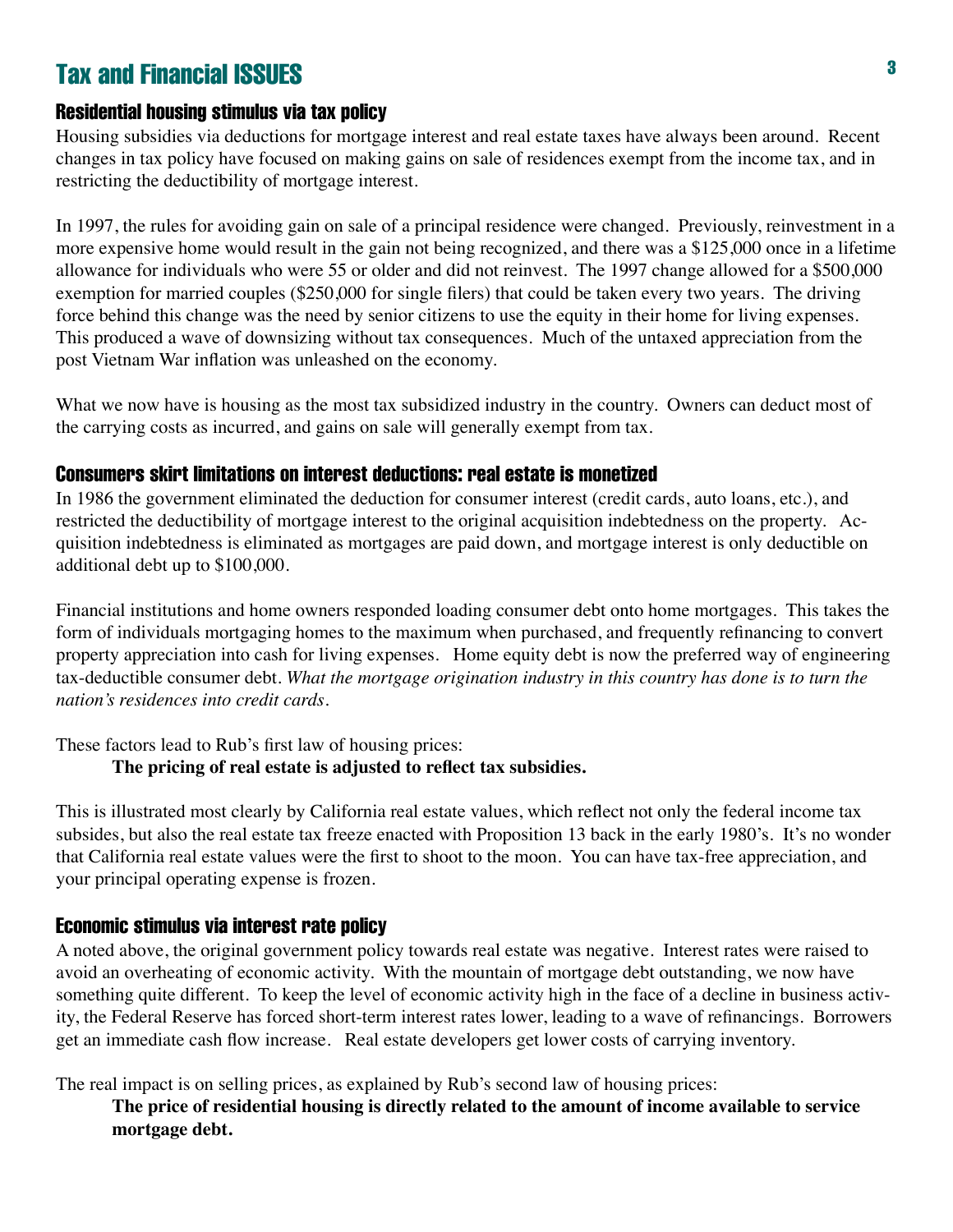One of the national sports of America is buying as much house as you can afford. This means that when the government is able to engineer lower interest rates for borrowers, it results in higher prices for sellers of existing housing and for developers. Everyone feels good because they own appreciating assets. The size of the real estate credit card gets bigger every time lower interest rates produce an increase in prices.

This behavior leads to counter-intuitive result with respect to inflation statistics. Low inflation and a decline in business activity should lead to low inflation expectations, including changes in real estate values. However, following behavior reinforced by 35 years of inflation aided increases in values, buyers have built the benefit of lower interest rates straight into property values.

| Debt Service Requirements: % to Disposable Personal Income |                  |                  |       |                          |                                          |                                 |
|------------------------------------------------------------|------------------|------------------|-------|--------------------------|------------------------------------------|---------------------------------|
| Year                                                       | Mortgage<br>Debt | Consumer<br>Debt | Total | 30-Year<br>Mortgage Rate | <b>Consumer Price</b><br>Index Inflation | Mortgage Rate<br>Less Inflation |
| 1980                                                       | 4.5%             | 8.4%             | 12.9% | 13.8%                    | 13.5%                                    | 0.3%                            |
| 1985                                                       | 5.5%             | 8.1%             | 13.6% | 12.4%                    | 3.6%                                     | 8.9%                            |
| 1990                                                       | 6.2%             | 7.2%             | 13.4% | 10.1%                    | 5.4%                                     | 4.7%                            |
| 1995                                                       | 5.8%             | 6.8%             | 12.7% | 8.0%                     | 2.8%                                     | 5.1%                            |
| 2000                                                       | 6.0%             | 7.7%             | 13.7% | 8.1%                     | 3.4%                                     | 4.7%                            |
| 2001                                                       | 6.2%             | 7.9%             | 14.1% | 7.0%                     | 2.8%                                     | 4.1%                            |
| Source: Federal Reserve Board I                            |                  |                  |       |                          |                                          |                                 |

This stimulus is immediate, but the hangover related to debt repayment has a delayed impact. Because of the decline in interest rates, interest payments on 30 year mortgages may be manageable, but the eventual retirement of principal is starts to look like Mount Everest. There is also the hidden impact on investors. Imagine being a saver and seeing your interest income evaporate in tandem with the decline in interest rates.

The economic stimulus from lower interest rates is also transmitted disproportionately throughout the economy. The prime beneficiaries are existing property owners with higher rate mortgages. These property owner either benefit through increased cash flow or though higher sales prices. The benefit to new (and presumably younger) buyers has been muted by increases in property prices. Despite decreases in nominal interest rates, household debt service payments expressed as a percentage of disposable income are higher than in 1980's. Rates are lower, but mortgage balances are higher.

#### The big squeeze on disposable income

We now have advance warning of problems on the horizon. State and local governments are reporting budget deficits that can't be debt financed. California is currently running a \$23 billion budget deficit on total spending of \$73 billion. New York State and New York City are struggling to deal with a cyclical decline in the securities industry. Unlike the federal government which has the ability to run deficits for protracted periods of time, states and local governments have legal requirements to keep their budgets in balance.

At the same time that revenues are declining because of the downturn in business activity, unfunded service mandates continue to be passed down from the federal government in the form of Medicaid and homeland security support. This is something that Republicans used to complain about when the Democrats controlled Congress, but the same problems continue now. (Perhaps the op ed articles from the *Wall Street Journal* that framed this issue during the 1990's should be reprinted now, with name changes only.)

These state budget problems have to be dealt with quickly, and the obvious solutions, spending cuts and tax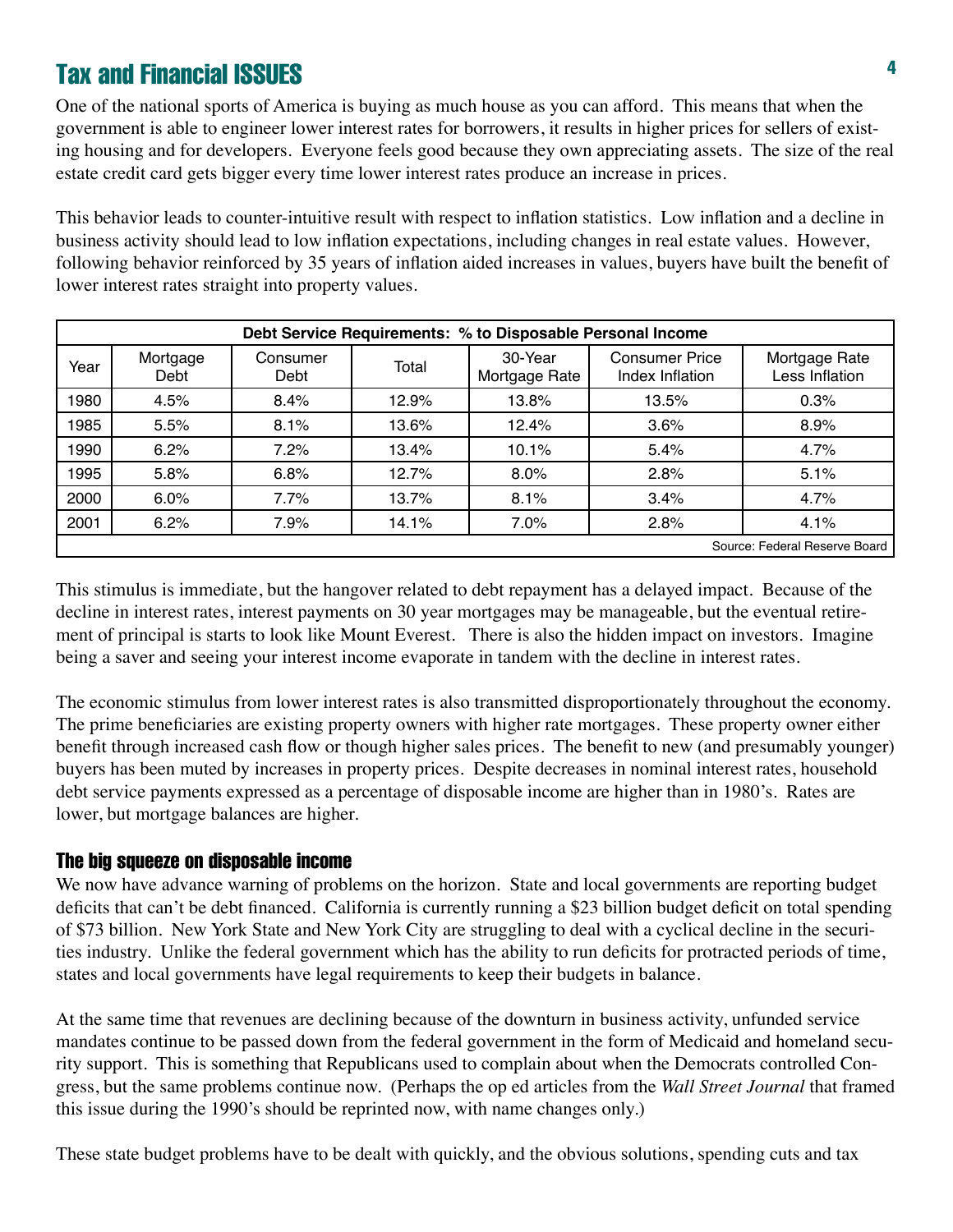increases, do nothing to stimulate consumer confidence and the economy. A key source of tax revenue may be from real estate taxes, and this could cause problems in property values. The most dramatic example of this is in California, where valuations that determine taxes are frozen at the amount paid to purchase the property. These valuations can only change when the property is sold. The usual approach is to base assessed valuation on the current fair market value of the property.

#### The Casualty Insurance Factor

The casualty insurance industry has been busy raising premiums to rebuild capital after the 9-11 attacks. Premium increases have not been limited to policies covering commercial properties. Stiff increases are also being seen on residential policies, both on rental and owner occupied single-family housing

The cost of the war on terror is percolating down to property owners, putting a squeeze on rental cash flow in a soft economy, and increasing carrying costs of single-family housing.

#### Questions to ponder moving forward

- What will happen to housing valuations if tax subsidies or interest rate stimulus are withdrawn?
- What should property owners do to avoid incurring losses if interest rates increase?
- Is the government creating a housing bubble by artificially stimulating the housing industry?
- Are the economics of property ownership less favorable because of higher operating costs (real estate taxes and casualty insurance)?

For an individual to purchase a property at a high valuation because of low interest rates, the implicit assumption is that the property will be held for a long period of time. Even if interest rates would rise, the value created by locking in a long term interest rates would offset any decline in the value of the home. It's akin to having a hedged financial position. If it is likely that the home will be sold after several years, buyers would likely be required to finance the purchase at higher rates, and would require lower prices to have the same debt service burden.

Investors in the 1970's and 1980's paid higher interest rates, but had the momentum of inflation behind them that increased property values. As interest rates declined, they got the double benefit of a higher price level, and lower debt service. Property owners now have low inflation momentum, and little prospect of further declines in interest rates. The economics of property ownership are decidedly less favorable.

With respect to government stimulus, one should consider the state of the farm economy. For decades the government has supported farmers through crop subsidies and loan programs. Farm values still collapsed in the early 1980's in tandem with a decline in farm income. In real terms prices have never recovered. The problem with subsidies is that they get put in place in poor economic times, but are never removed during boom periods. Investors then make assumptions that the stimulus will be in place permanently.

Property owners in New York City were recently treated to an 18% increase in property taxes that was needed to make up for a decline in income tax revenues in the financial industry. This can only have a depressing effect on property values. California currently has one of the highest state income tax rates in the country, and it is unlikely that their budget deficit can be cured by income tax increases. A likely source of revenue is from property taxes. Californians have been willing to pay stratospheric amounts for housing knowing that their real estate taxes would not float up with the general inflation in the economy. They would be less likely to do so if increased real estate taxes could squeeze their disposable income.